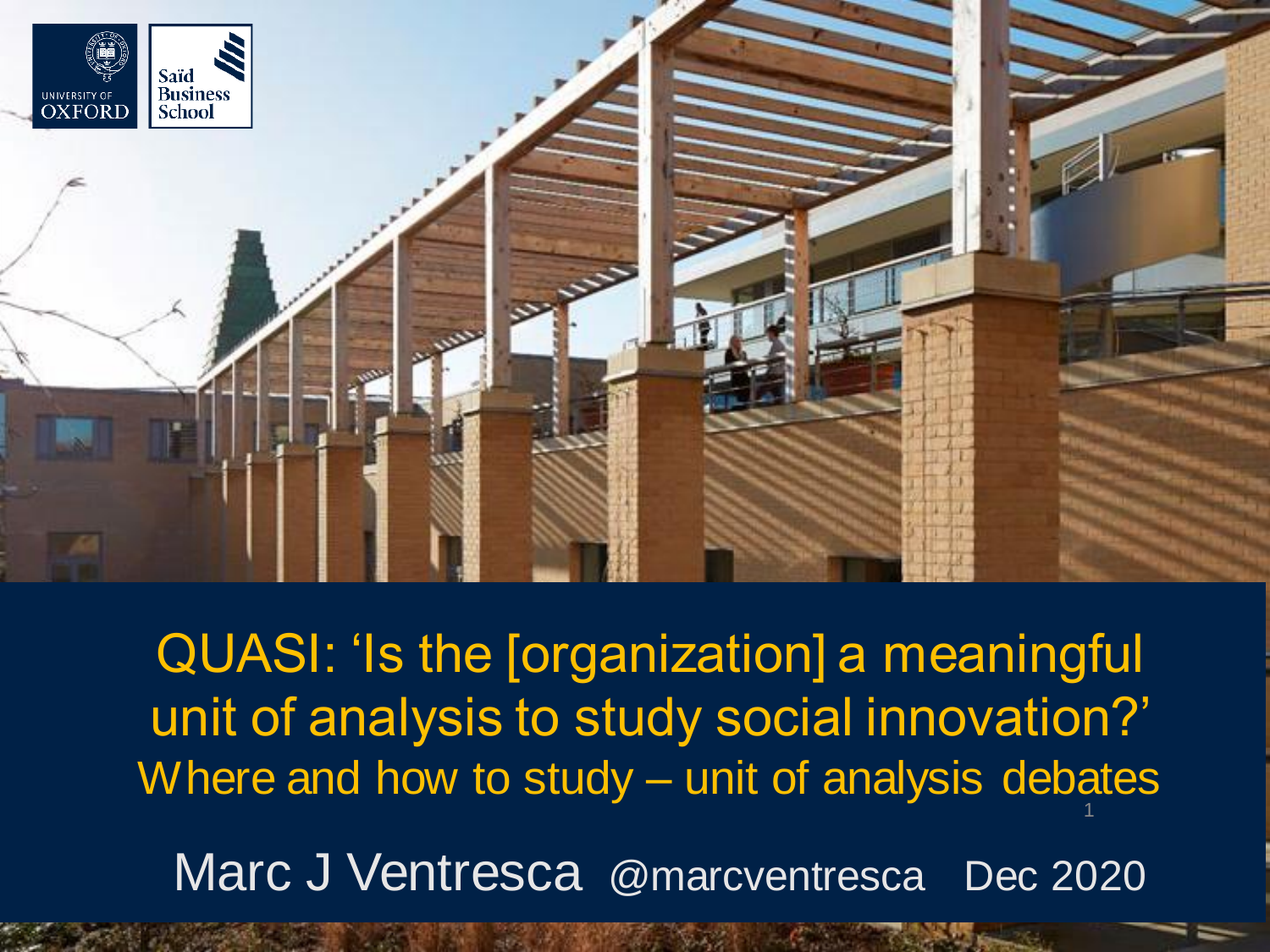

**How to study 'social innovation': Focus on firm [organization] as unit of analysis – a view from research design**

- Vexed issue of research design: units and levels of analysis; need to bring these conversations back on the 'agenda' – per 'firm', 'social innovation'
- Brief from one current project (Oxford and Skoll Foundation) - *Pathways to systems change*
- Why focus on organization?
	- o Site (per J Mair, today)
	- o Means, from which to notice variance in complex context
	- o Policy- and practice- relevant, tractable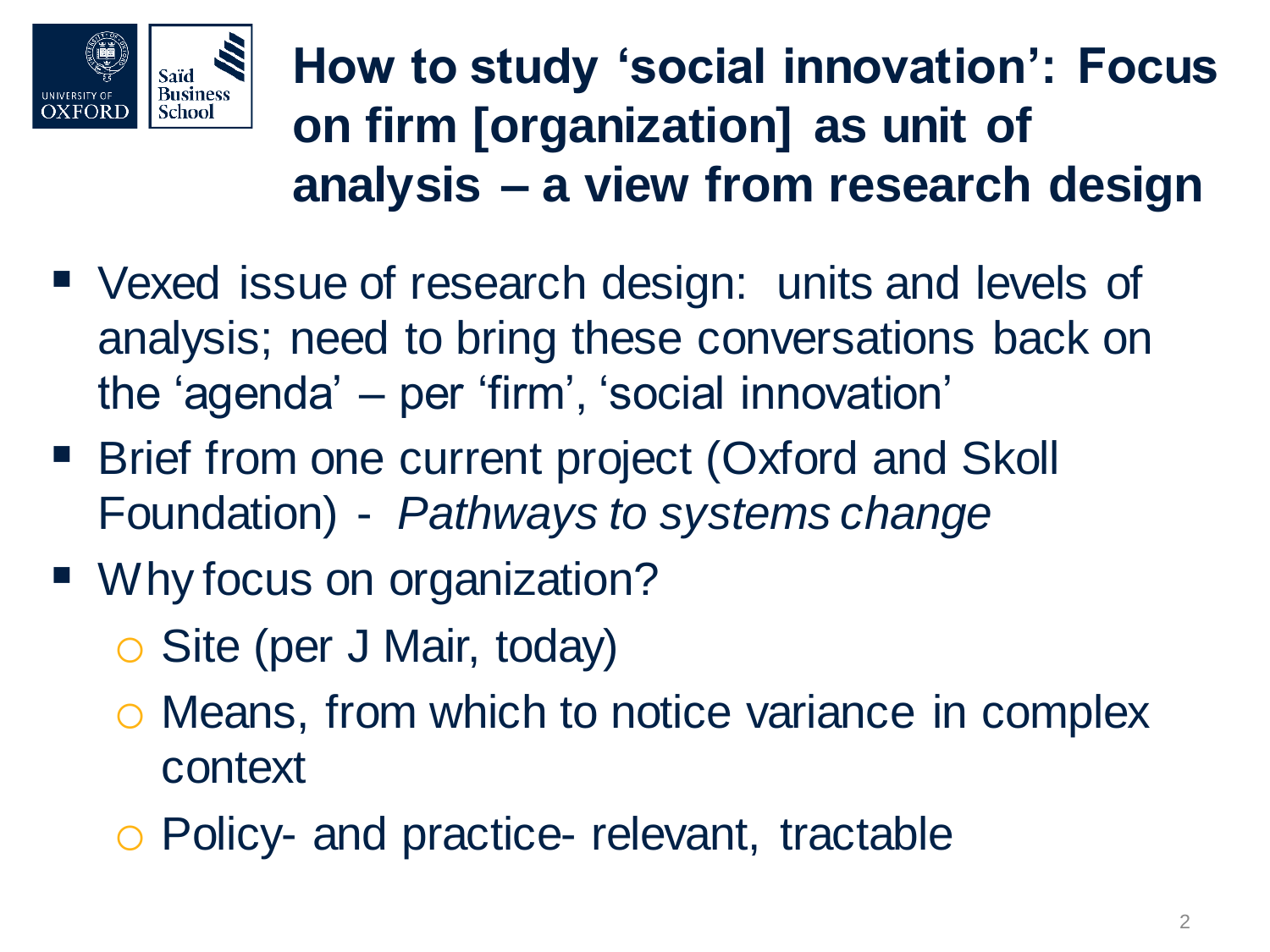

## **Pathways to System Change: Conceptions from 30+ (global) funders**  (Savaget & Ventresca 2020)

- How do global funders define systems change? According to whom? And (why) do these conceptions matter? One of 3 empirical studies in this project
- First findings on conceptions among funders:
	- Disrupt the status quo
	- Influence chains of cause-and-effect
	- Empower agents
	- Coordinate agents better
	- Scale up
	- Scale deep
	- Impact beyond organisational level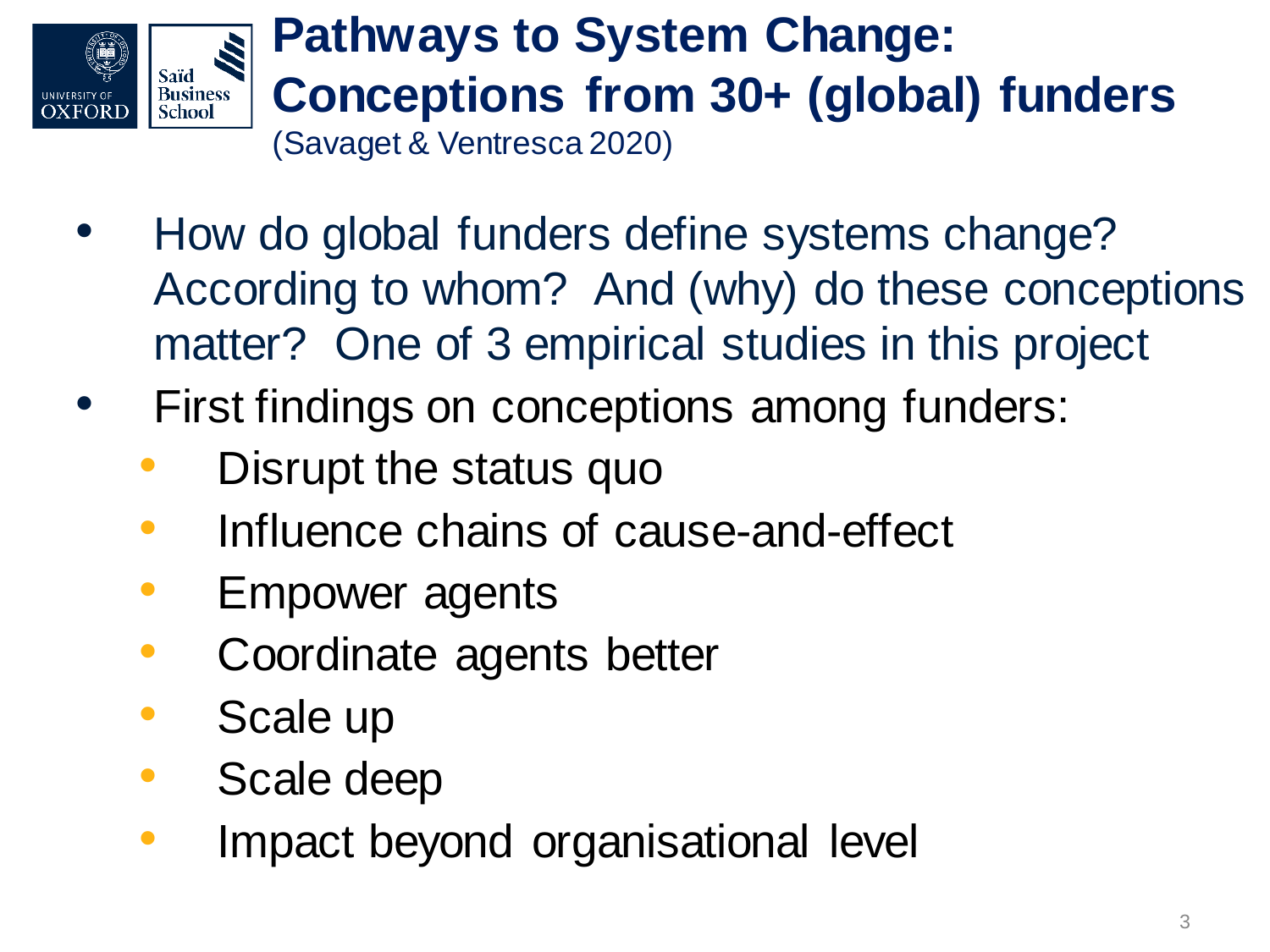

## **New/ revised research question(s) and change of emphasis**

- Focus on research design, re-thought in terms of practice and policy desiderata (Nicholls&Edmiston 2018; Seelos &Mair 2017)
- Start from comparative and longitudinal design; integrate lessons from rich portfolio of cross-section and single case studies (Tilly 1989; Ostrom et al 2004; Burton&Beckman 2007; Beckman&Burton2008)
- Tools and theory to thread together studies of diverse forms of organizations – an old debate e.g., community ecology (DiMaggio 1986) now with new 'rendering text' tools (Hannigan et al 2019)
- Recognize inductive questions: What to learn from reports, experiences of ventures (e.g., 'theory of change') and when to bring 'normative' models to assess those accounts (Besharov 2014)?
- How to study the 'adjacent possible' for organizations and social innovation (Kauffman 1990; Felin et al 2014)?
- We have emphasized institutions, complexity, and logics. Now ready for a generation of work that reconnects to context in new, old ways (Selznick 1949, 1957; Kraatz&Block 2017; Mikes&Kaplan 2015)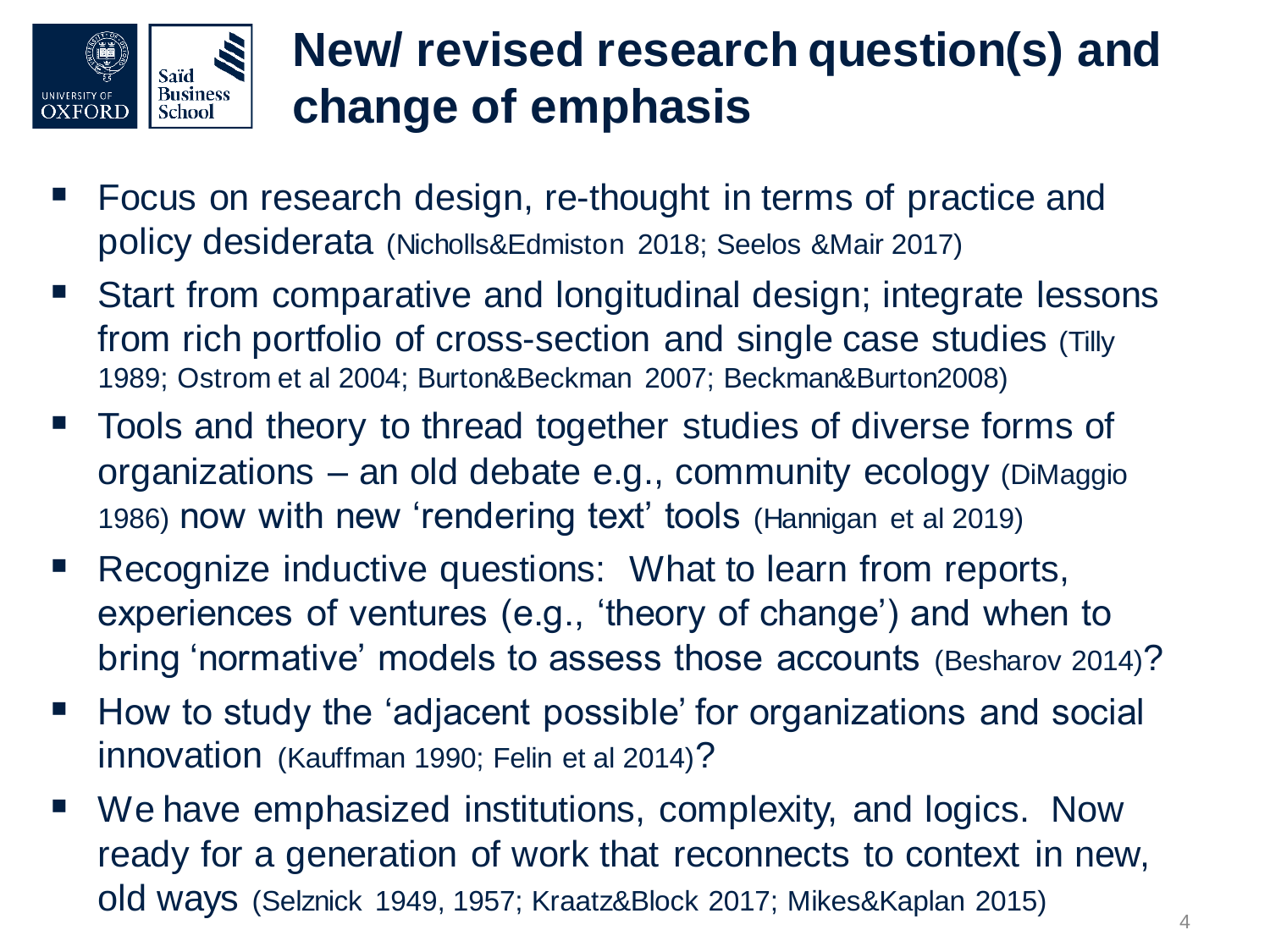

## 'The future is already here, It is just very unevenly distributed.' – W Gibson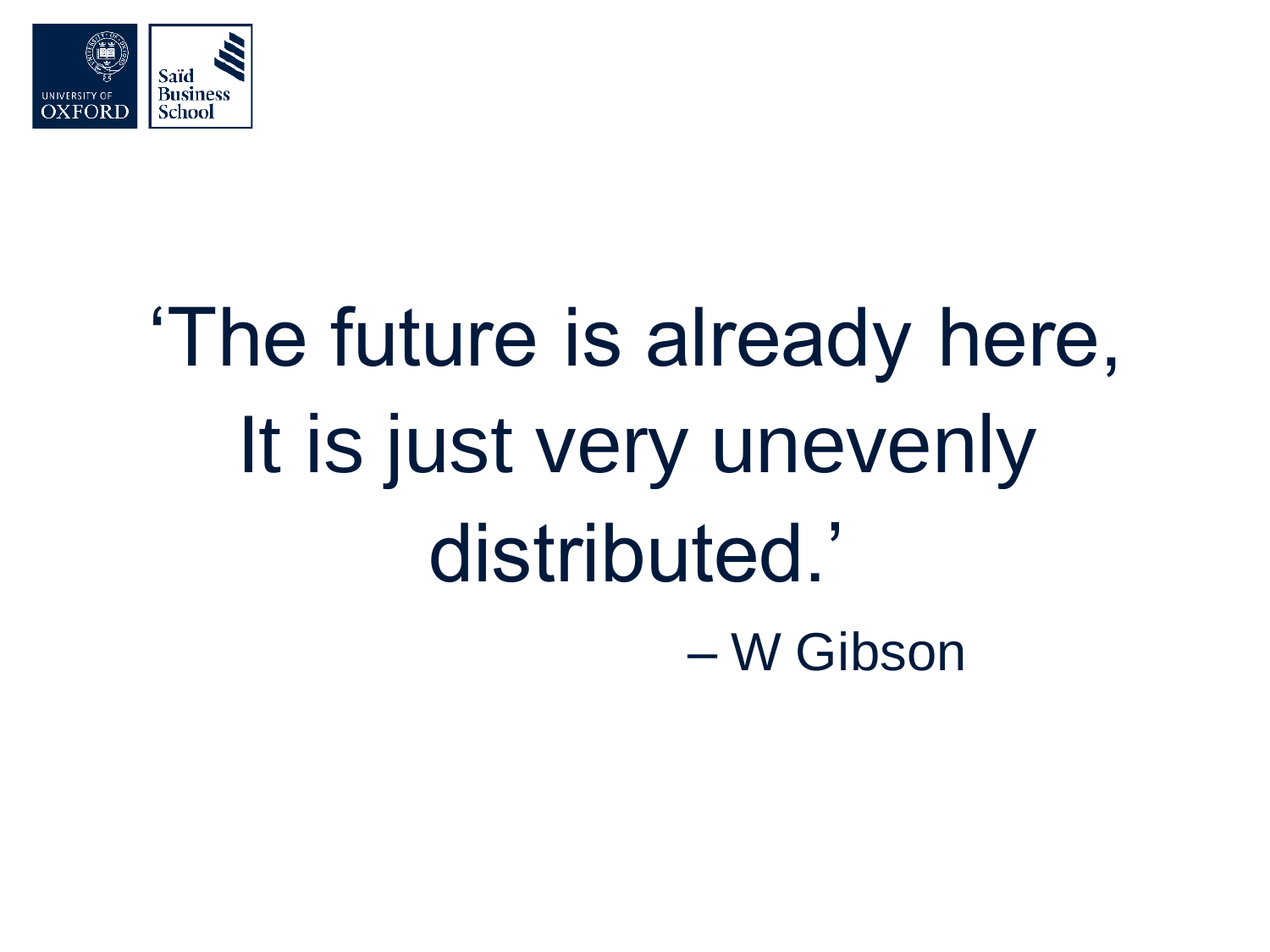

'2009 Nobel Memorial Prize in Economic Sciences. Cited "for her analysis of economic governance," saying her "research brought this topic from the fringe to the forefront of scientific attention ... by showing how common pool resources – forests, fisheries, oil fields or grazing lands– can be managed successfully by the people who use them rather than by governments or private companies". '

'In 1973, Ostrom founded Workshop in Political Theory and Policy Analysis at Indiana University. Examining the use of collective action, dialogue, trust, and cooperation in the management of common pool resources (CPR), her institutional approach to public policy: Institutional analysis and development framework (IAD).'



Elinor (Lin) Ostrom, 1933-2012